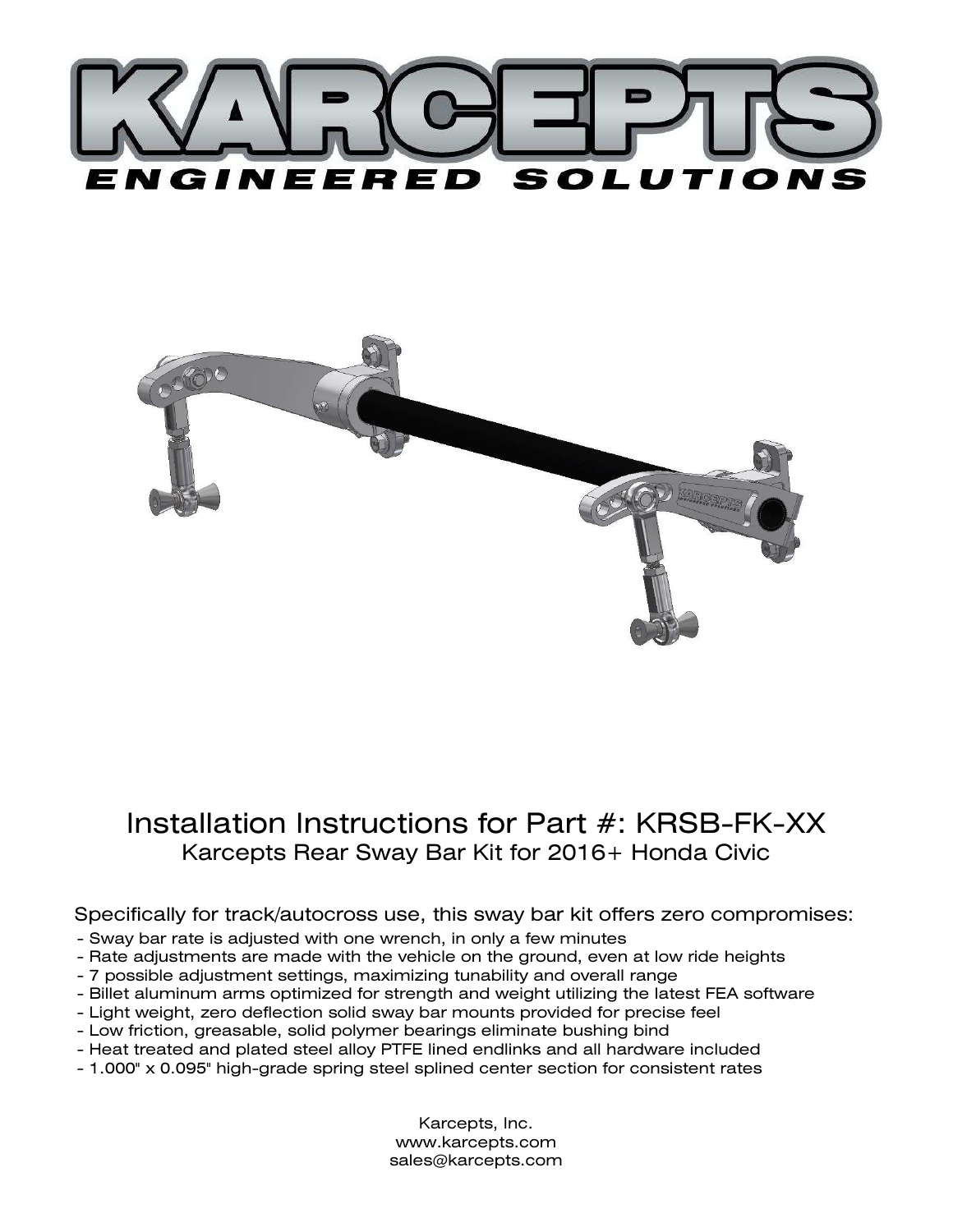# Parts Included With FC/FK Rear Sway Bar Kit

| <b>DESCRIPTION</b>                      |                |
|-----------------------------------------|----------------|
| LEFT SOLID SWAY BAR MOUNT               |                |
| RIGHT SOLID SWAY BAR MOUNT              |                |
| <b>M8X20 FLANGE BOLT</b>                | 4              |
| SPLINED SWAY BAR CENTER SECTION         |                |
| <b>CLAMP COLLAR</b>                     | $\mathbf{2}$   |
| <b>ANTI-SEIZE</b>                       |                |
| <b>LEFT SWAY BAR ARM</b>                |                |
| <b>RIGHT SWAY BAR ARM</b>               |                |
| M10x30 SOCKET HEAD CAP SCREW            | $\overline{2}$ |
| FEMALE ENDLINK HALF W/ WRENCH FLAT STUD | $\overline{2}$ |
| 3/8" THIN ENDLINK LOCK NUT              | 4              |
| <b>THREADED ROD</b>                     | $\overline{2}$ |
| <b>FEMALE ENDLINK HALF</b>              | 2              |
| <b>LCA ENDLINK SPACER</b>               | 4              |
| 3/8" FLANGE NUT                         | $*_{4}$        |

\* Only quantity of 2 needed for assembly. Quantity of 2 extra provided as spares.

### Tools Required Tape Measure Torque Wrench (11 ft-lb to 40 ft-lb range) Sockets - 12mm, 3/16" hex bit, 8mm hex bit 9/16" Open End Wrench 9/16" Ratcheting Combination Wrench Grease Gun NLGI #2 Lithium Grease

Note: Read all instructions before attempting installation. If you do not believe you are qualified in performing the necessary installation, please find an experienced professional who can.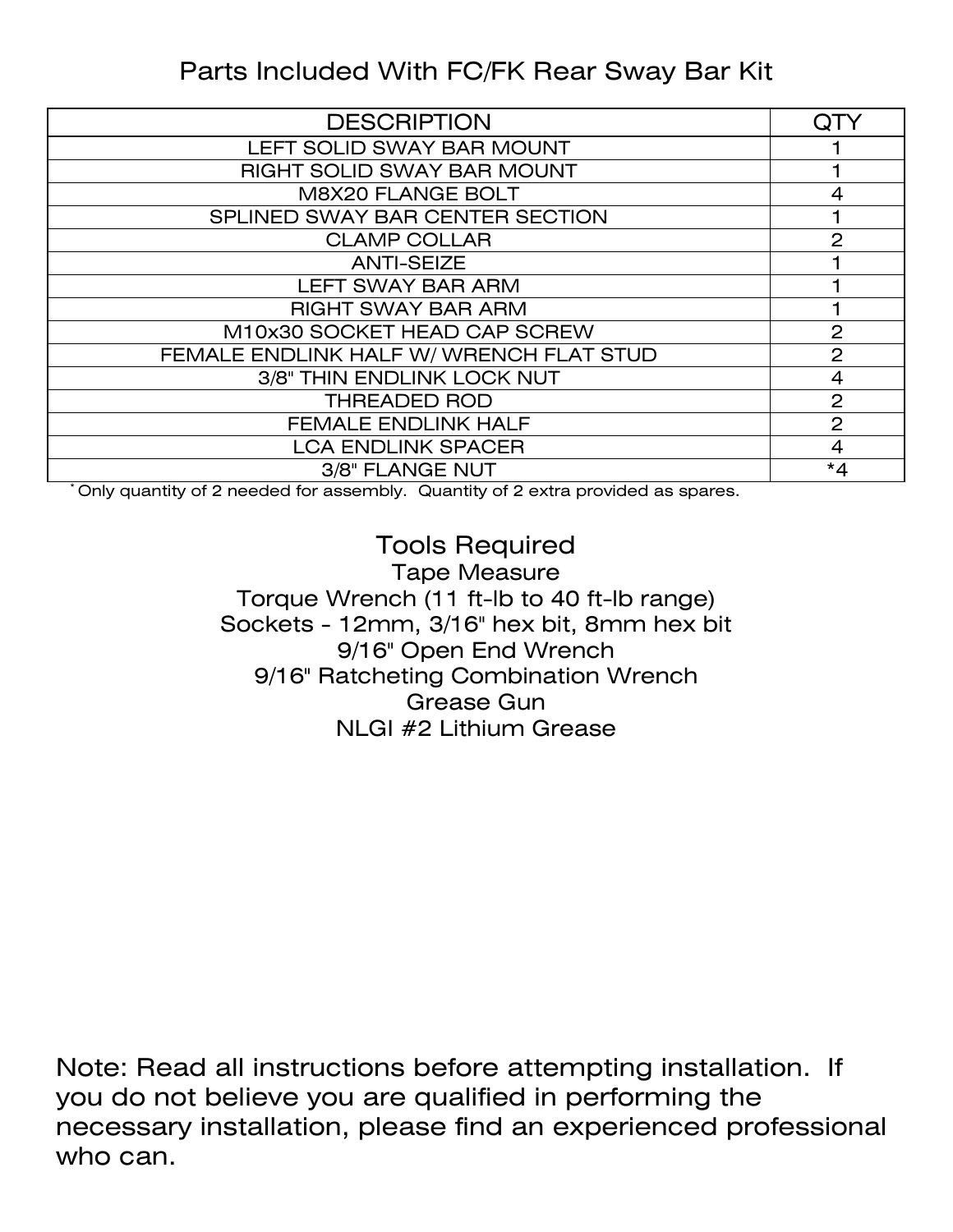# 1. Solid Mount/Center Section Installation

A. Remove the OE sway bar, endlinks, and sway bar brackets from the vehicle. Retain the 2x endlink to lower control arm bolts; these will be re-used.

B. Slide clamp collars onto the center section first, leave set screws loose.

C. Slide sway bar mounts onto the center section with the protruded yellow bushing material facing inward (so that the side of the clamp collar and the bushing material of the mount will end up making contact).

D. Install the center section / sway bar mount assembly onto the vehicle with the 4x provided M8x20 flange bolts (do not re-use the factory bolts, they are too short) and torque to 27ft-lbs. Make sure to bolt the aluminum mounts to the crossmember in the correct orientation as shown below:



E. Center the bar by using a tape measure to compare how far the splined ends stick out from both the left and right sway bar mounts.

F. Butt clamp collars against the protruded bushing material on both the left and right sides. Torque clamp collar bolts to 11ft-lbs (132 in-lbs) with a 3/16" hex bit socket. Grab onto the center section and try to shift the bar side-to-side horizontally. The bar should not be able to knock back and forth. If there is any movement, re-position the clamp collars until any clearance is eliminated.

G. Use a grease gun with NLGI #2 Lithium Grease to lubricate the bushings. The grease gun when properly connected may take a bit of force due to tight tolerances between the bushings and the bar. Firmly push the gun onto the fittings and hold pressure towards the fittings when greasing. If performed successfully, you will notice grease escaping from between the bar and the insides of the mount bushings. Rotate the bar to different positions while greasing.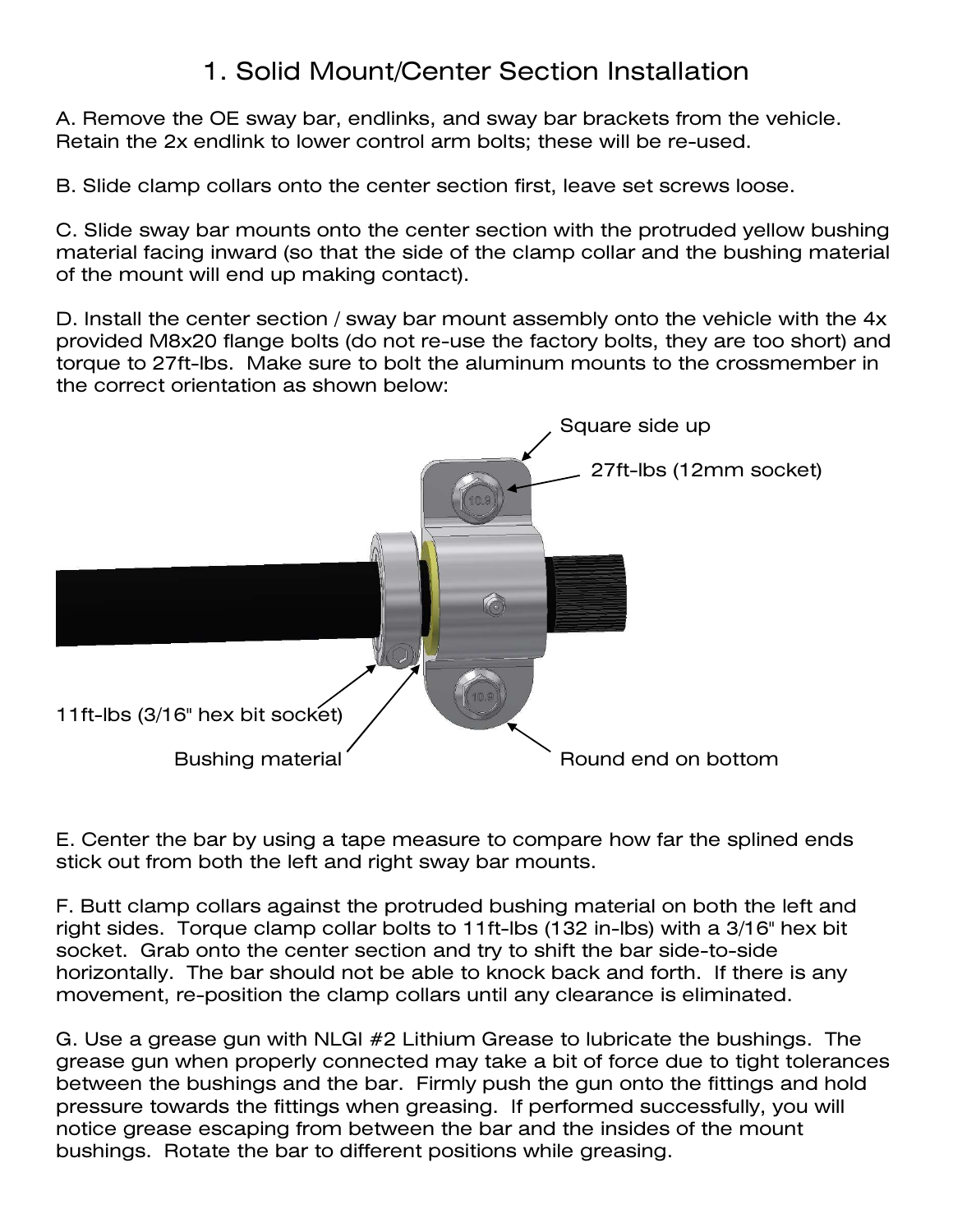# 2. Sway Bar Arm Installation

A. Apply the provided anti-seize onto the splines of the sway bar arms. Coat every tooth of the splines liberally; any excess can be wiped away after install.

B. Slide the left and right sway bar arms over the splined ends of the center section, making sure to clock the arms to an exact mirror image of each other. Leave 1/32" of shaft protruding past the end of the arms. This is the optimal arm installation position. Use an 8mm hex bit socket and torque the socket head cap screws to 40ft-lbs.

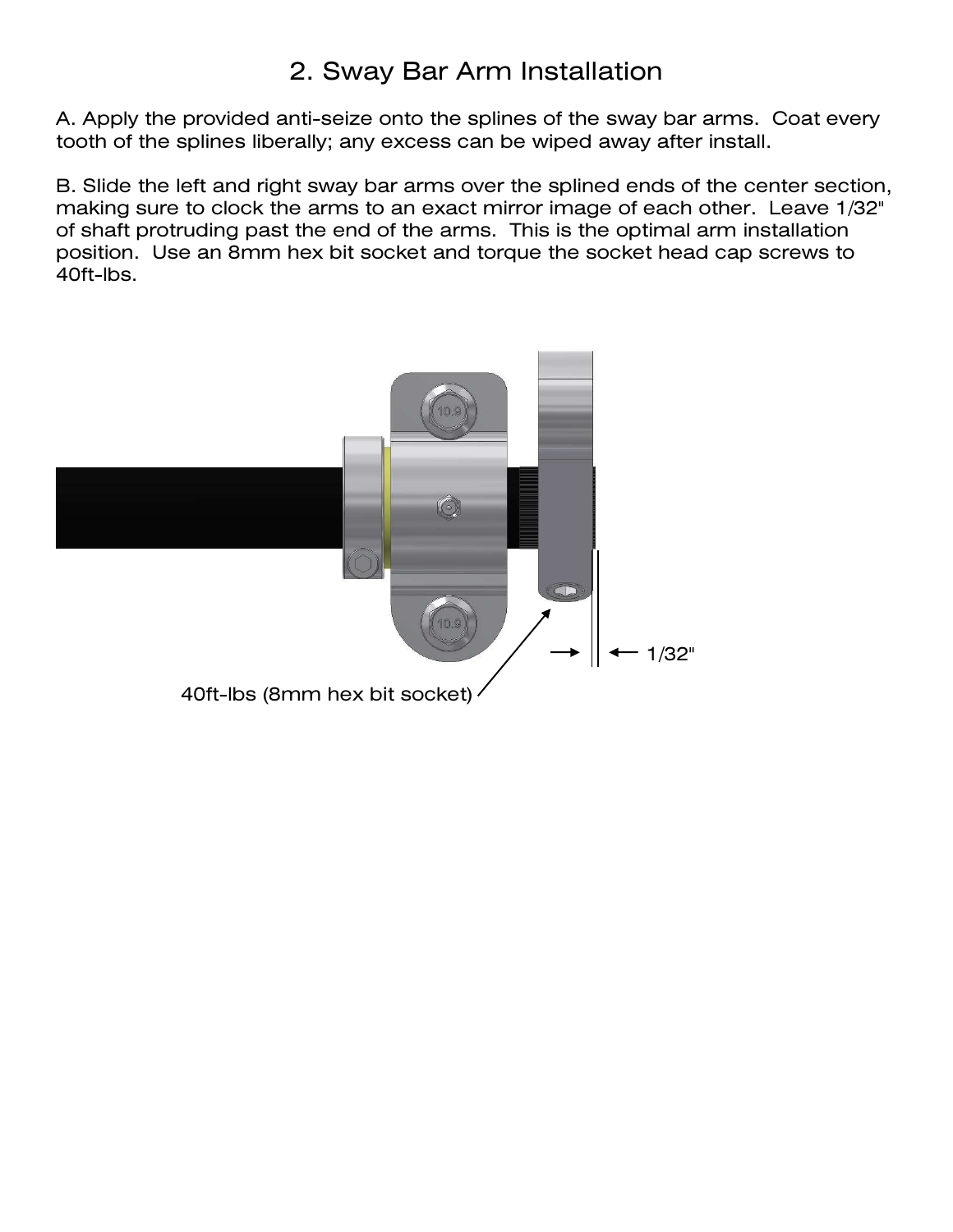# 3. Endlink Length Setup

It is critical to set endlink lengths specific to the vehicle's ride height. If ride heights are changed, always re-adjust endlink lengths per the table below. Interpolate endlink lengths if necessary. Potential damage to the sway bar arms or endlinks may occur if endlink length is not set correctly. Additionally, proper endlink length guarantees full functionality of the quick adjustment feature of this sway bar kit.

Use the below table to determine ideal endlink length for your ride height:

| RIDE HEIGHT *1          | <b>ENDLINK LENGTH *2</b> |
|-------------------------|--------------------------|
| 13.25"                  | 3.69"                    |
| 13.50"                  | 3.75"                    |
| 13.75"                  | 3.84"                    |
| 14.00"                  | 3.92"                    |
| 14.25"                  | 4.01"                    |
| $14.50"$ $\overline{3}$ | $4.09"$ $*3$             |

Ride height is measured from the center of the wheel hub to the bottom edge of the fender.

\*2 Endlink length is measured from center of ball to center of ball.





Assemble left and right endlinks with the provided female endlink halves, threaded rods, and 3/8" thin lock nuts. Build assemblies so the endlink halves are exactly 90 degrees in relation to each other. Make certain the lock nuts are tightened securely to the endlink halves by using two 9/16" open end wrenches.

For proper quick adjustment functionality, the sway bar should have zero endlink preload when the car is at rest without a driver. If the chassis has been corner balanced, it is possible for the left and right side ride heights to be different values. If this is the case, set endlink lengths specific to the ride height on each side of the vehicle. These endlink lengths will be the initial setup point; however, other factors may dictate adjustments to endlink length for ideal quick adjustment functionality. Secondary adjustments to endlink lengths are covered in Section 6 (Quick Adjustment Troubleshooting).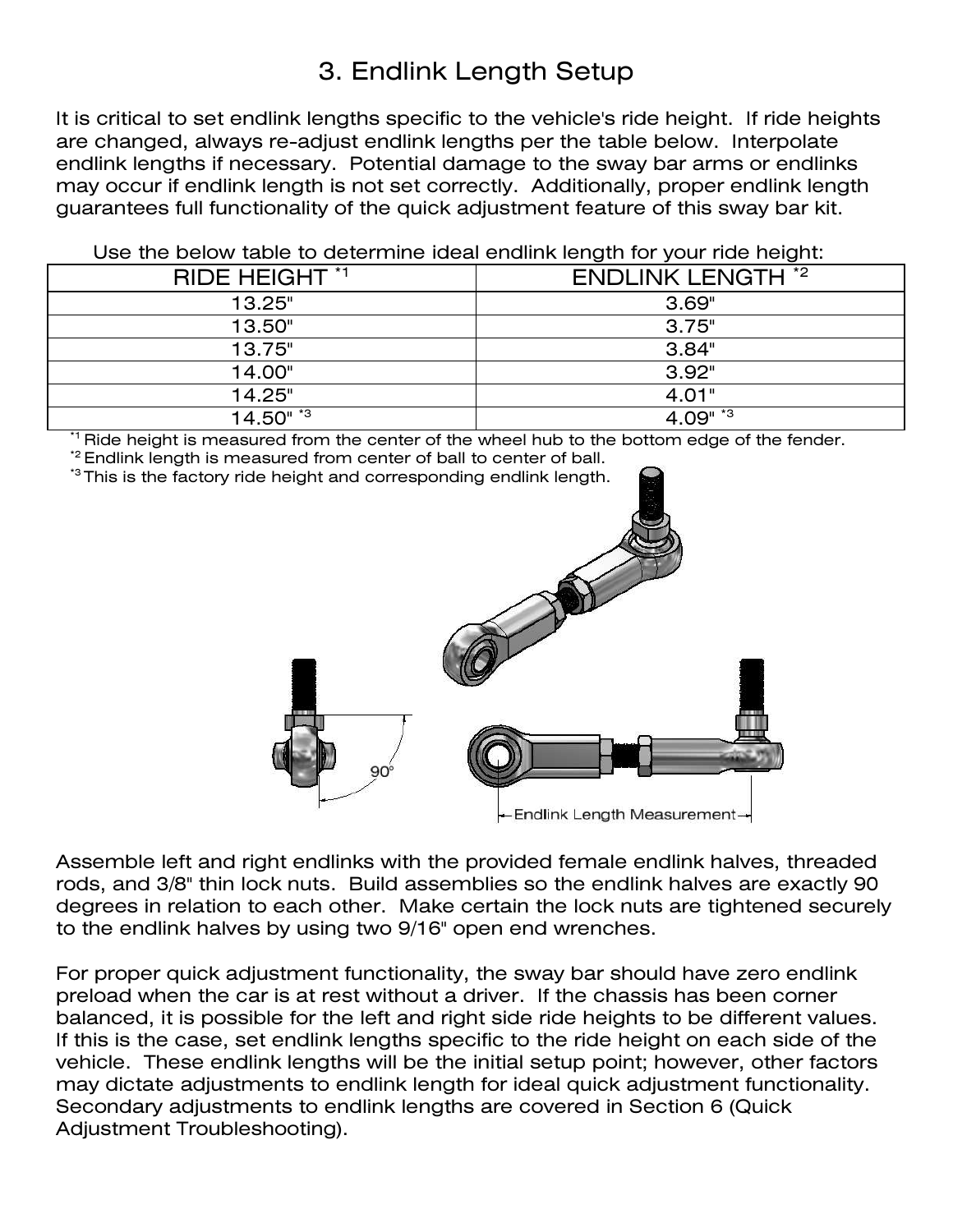# 4. Endlink Installation

Insert the LCA endlink spacers into the bottom endlink halves and insert the assemblies into the pockets of the lower control arms where the OE endlinks were previously installed. Re-use the factory LCA endlink bolts and torque to 30 ft-lbs.

Install the studded portion of the endlinks into the holes of the rear sway bar arms (start full soft, furthest distance away from the center section) and secure with the 3/8" flange nuts. Proper torque on this nut is 28 ft-lbs, but since this is the adjustment nut, it's impractical to assume you'll be using a torque wrench every time you make a sway bar change. Just tighten these nuts by feel approximately close to 28 ft-lbs. Plan to use a 9/16" ratcheting combination wrench on this nut for quickest adjustments when the vehicle is on the ground. Two extra 3/8" flange nuts are included as spares in case any get lost during adjustment.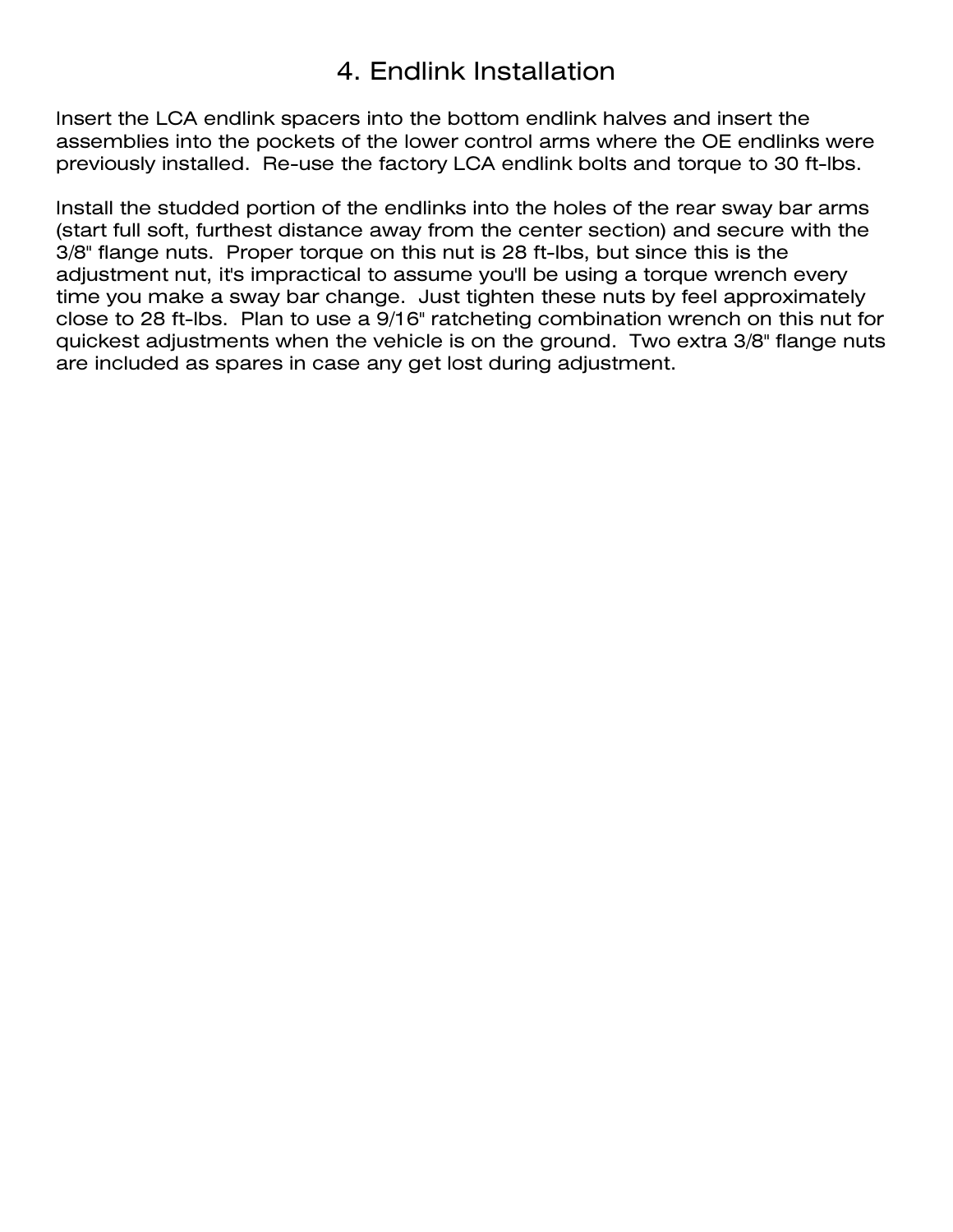# 5. Quick Adjustment Procedure

Reinstall the wheels/tires, and get the car back on the ground. Drive the vehicle for 500 miles (or one race event) to allow the bushings and endlinks time to free up. The car is now ready to test the Quick Adjustment Procedure.

The adjustment procedure of this sway bar kit should take no longer than 3 minutes to complete with adequate practice and knowledge of the product. Before attempting to make a sway bar adjustment quickly at the track or between autocross runs, we highly recommend spending a good hour practicing and gaining familiarity with the product/procedure. Follow the below steps exactly as provided. If trying to take any short-cuts with the procedure, you may cause yourself excess time or frustration.

- 1. Loosen and remove the adjustment nut on the back side of the left sway bar arm with a 9/16" ratcheting combination wrench. Set the nut aside and remove the stud of the endlink from the arm. If there is any difficulty removing the stud, skip to Step 2. Articulate the endlink around as required, and insert the stud of the endlink into the new desired hole position. Pay attention to the wrench flats on the endlink stud as well as the machined slot of the sway bar arm. The flats will need to lie within the slot of the sway bar arm. At this initial stage it can be common for the endlink stud to not want to install completely within the slot of a new hole location (pushing up or down on the sway bar arm itself can help seat the stud). If there is any difficulty seating the stud fully within the arm, just leave the stud sitting partially inserted into the new hole position. If able to seat the stud fully into the new hole/slot (7/16" of thread will protrude from the back of the arm), thread back on the adjustment nut, but leave the nut a few turns loose.
- 2. Loosen and remove the adjustment nut on the back side of the right sway bar arm. Since the left adjustment nut is loose, it should be extremely easy to remove and reposition the right endlink. If any difficulties, simply push up or down on the sway bar arm, and all should be free to reposition. If there are still problems removing the stud, skip to the Quick Adjustment Troubleshooting on the following page. Affix the right endlink stud into the new desired adjustment hole by making certain the wrench flats of the stud are seated fully into the machined slot of the arm. Reinstall the adjustment nut. If you were able to seat the left stud fully into the hole/slot of the left arm from Step 1, you may tighten the right adjustment nut completely; otherwise, leave the right nut a few turns loose.
- 3. If you were able to seat the left stud fully from Step 1, then your final step is to simply tighten down the left adjustment nut completely and you are done with the quick adjustment. Otherwise, you now need to complete the adjustment and seating of the left endlink stud into the new desired hole position (while the right nut is still loose). Reinstall the left adjustment nut and tighten completely. Now go back to tighten the right adjustment nut and you are done with the quick adjustment.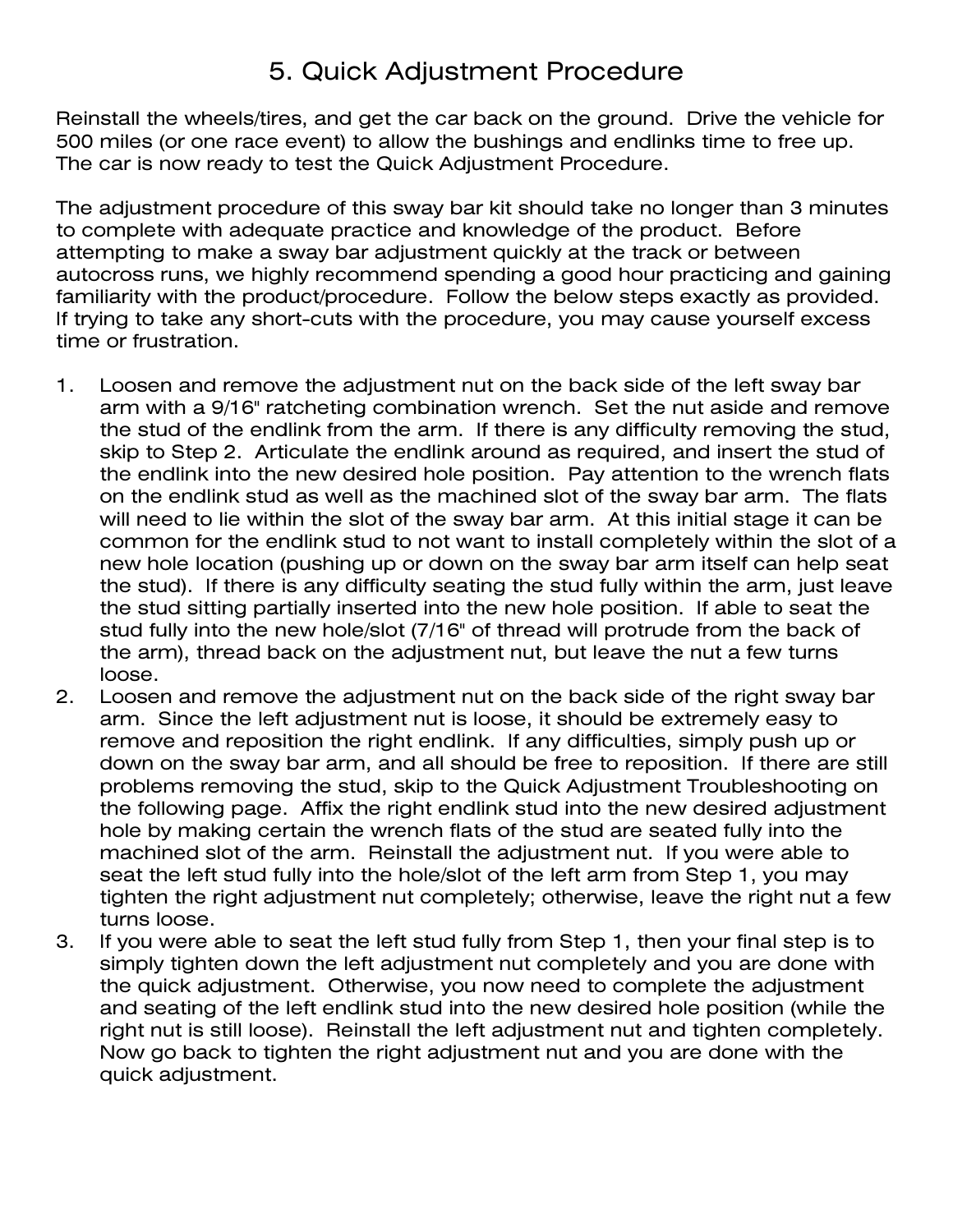# 6. Quick Adjustment Troubleshooting

If following the Quick Adjustment Procedure, there should be no issues completing all 3 steps. If any difficultly with the procedure, this can mean one of a few things:

- 1. If the vehicle is sitting on extremely un-even pavement, there could be difficulties due to additional preload. It is very possible to perform the procedure on a sloped or inconsistent surface; but when too extreme, issues removing and installing the endlinks can occur. Reposition the vehicle on a more level surface and retry the procedure.
- 2. Double check to make certain left and right sway bar arms are clocked in sync with each other.
- 3. Double check to make certain the sway bar is centered properly.
- 4. Double check to make certain proper endlink lengths are used (Section 3).
- 5. If none of the above issues are at fault, then an additional endlink adjustment will be necessary. This can be due to differences in the suspension's eccentric alignment bolt positions between sides or can also be caused by an angular deviation tolerance between splined ends of the center section. To begin, first determine which endlink would need to be lengthened and which side would need to be shortened in order to remove the preload. On the link that would need to be shortened, crack loose on one of its middle lock nuts and shorten the link one full turn. Re-test the Procedure. If still difficult, move to the other side of the vehicle and lengthen that side's endlink one full turn. Re-test the Procedure. Keep adjusting and re-testing the Quick Adjustment Procedure until you are able to remove and reposition the links freely into and out of the arm holes. Alternate sides when adjusting the links in order to keep both links as close to the Section 3 table values as possible. To test thoroughly, it's best to make an adjustment, then test drive the vehicle briefly, stop the vehicle on a new area of pavement, and try again. It should not be necessary to deviate from the endlink length table values by more than 1/8" per side. Additionally, do not allow endlink lengths to pass the extremes of the table values (i.e. no endlink should be shorter than 3.69" or longer than 4.09"). It is highly recommended to perform endlink length adjustments with the vehicle on the ground in order to observe the corrections without unsettling the suspension.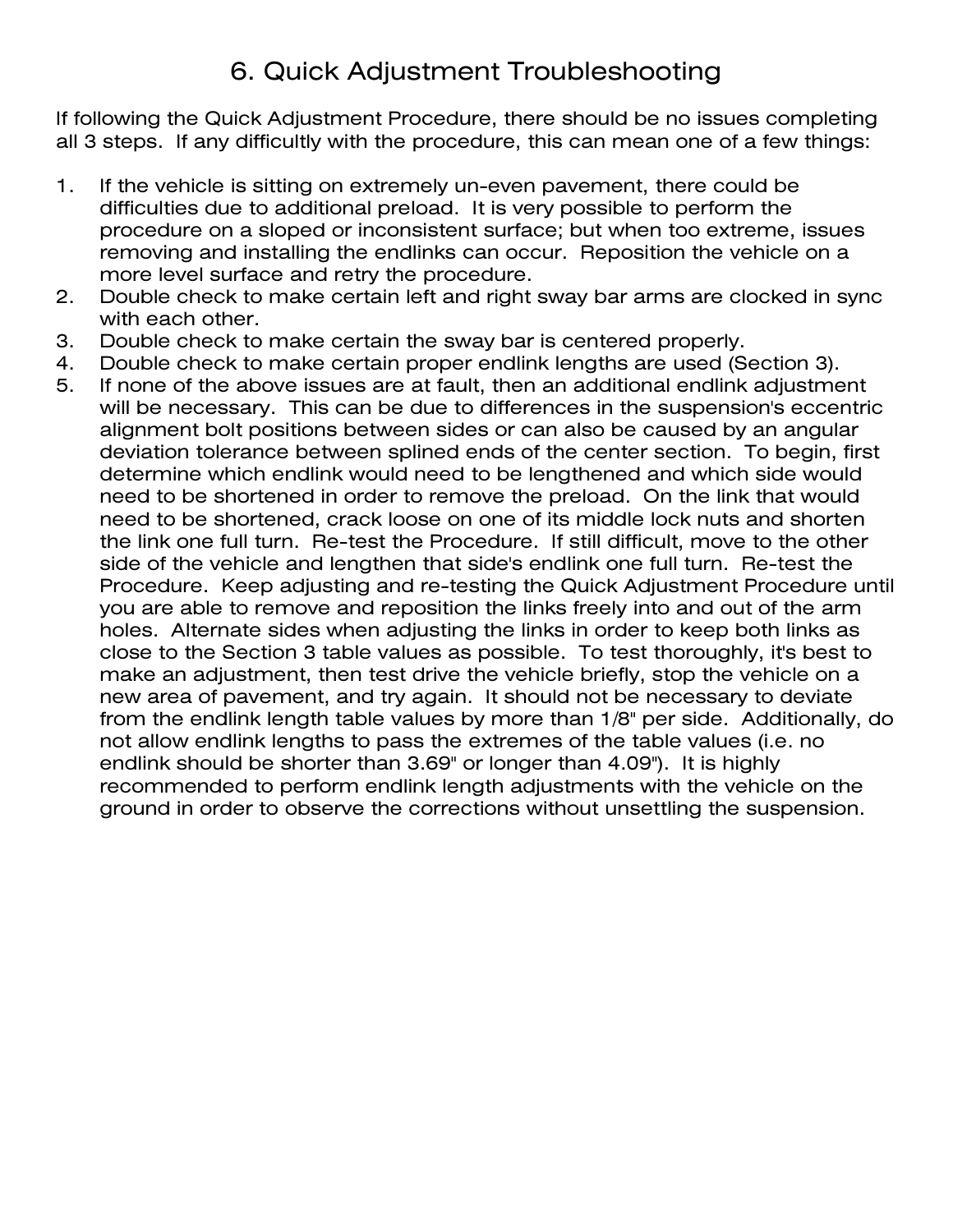Sway Bar Disclaimer:

Karcepts Sway Bars are designed for race purposes. Only solid, low friction polymer bearings are utilized in our sway bar kits. No rubber or soft polyurethane is used. Endlink construction is steel on steel (with only a Teflon liner between the ball and race of our endlinks). Additionally, Karcepts Sway Bars are of a 3 piece design, comprised of a NASCAR/Speedway style splined center section, with mating splined aluminum sway bar arms. Karcepts Sway Bars are also capable of stiffness levels far greater than OE, and almost always greater than any other aftermarket bar available. The above factors are why racers choose our products; however, if Karcepts Sway Bars are utilized for daily driving, additional NVH (noise, vibration, harshness) may be observed. Karcepts, Inc. tries to its fullest extent to minimize NVH as much as possible, even with such a rigid design. Few customers have ever claimed our bars add unwanted vibration or harshness. However, in some cases, noises have been reported. In general, most clicks, knocks, clanks, and squeaks can still be eliminated with proper maintenance.

Sway Bar Maintenance:

Below are maintenance procedures that may be helpful in resolving any undesired sway bar noises:

1. Verify everything is tight and installed exactly as specified in the Karcepts Installation Instructions. With such a solid design, any loose part can make all kinds of clatter. If the clamp collars have any gap between them and the mount bushings, the bar can shift side to side and make some sounds. Additionally, all torque specifications must be followed, especially on the sway bar arms and clamp collars. You must obtain the properly sized torque wrench(es) and hex bit socket(s) to install and maintain your Karcepts Sway Bar Kit.

2. The most common noise issue on a 3 piece bar is at the splined connections between the steel center section and the aluminum sway bar arms. The noise can sound like a metallic clicking, often confused with endlink noise. Other times it can make a knocking or clanking noise, so it is always best to address the splined connections first. Some bars and arms never encounter the issue, others may show up one time and need addressed, and yet a few may require a constant maintenance schedule. To eliminate sounds caused from the splined connections, loosen the sway bar clamping bolts, slide the arms off of the center section, rotate the center section within the mounts 60-90 degrees, re-lubricate the splines of the sway bar arms with a liberal amount of anti-seize, then re-install the arms onto the center section and torque bolts to the proper Karcepts supplied torque specifications.

3. For a creak or squeak type noise, apply a NLGI #2 lithium grease on the surfaces between the mount bushings and center section. Some Karcepts Sway Bar Mounts include grease fittings to make this task easier. WD-40 and PTFE sprays are not recommended on the sway bar mount bushings. If a squeak is still prevalent, try spraying the spherical endlink connections with lube to see if the noise goes away. An endlink squeak would be a rare instance on a Karcepts Sway Bar, but it may be possible.